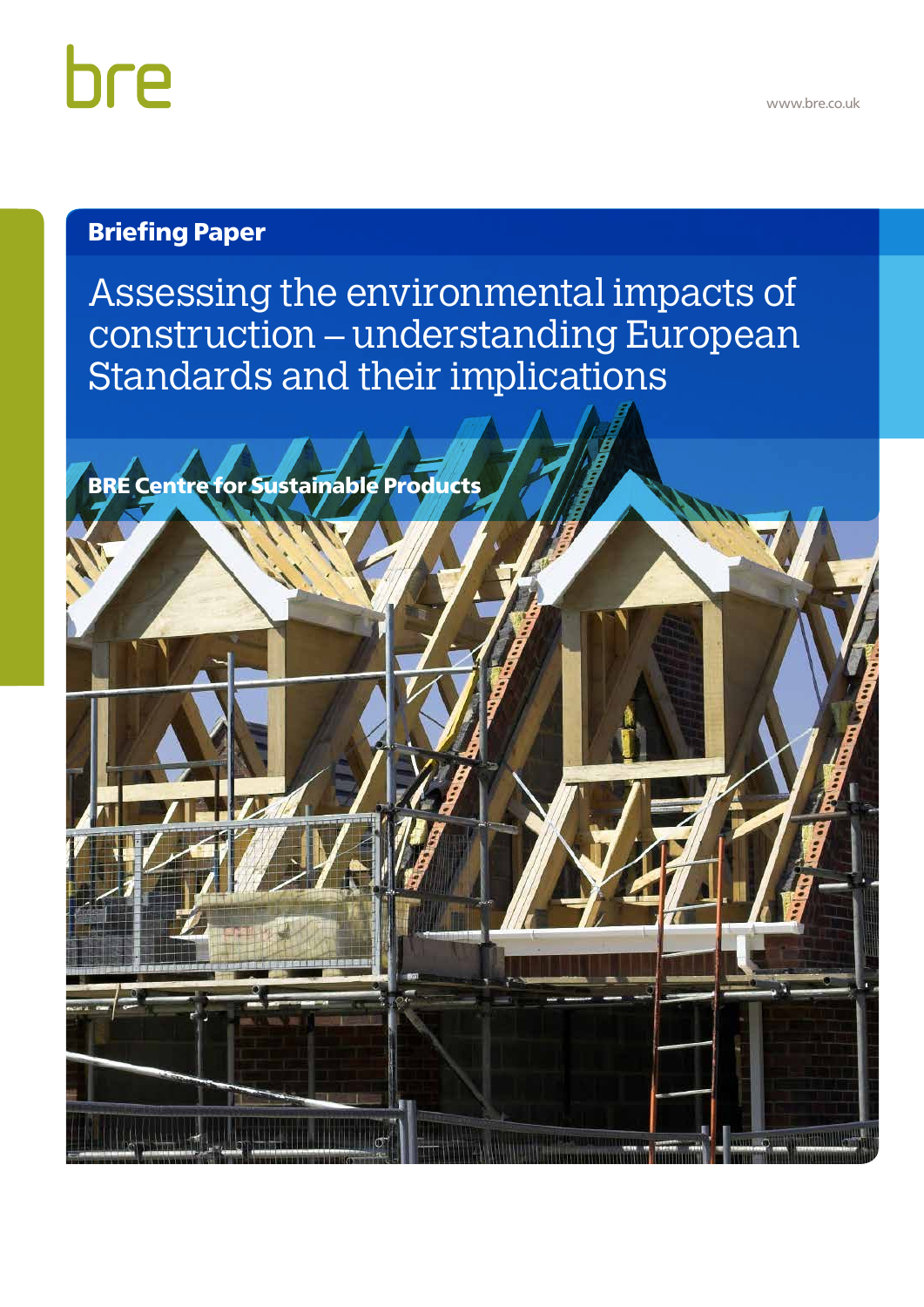#### **Summary**

The context for environmental assessment in the construction sector is undergoing considerable change. This is largely due to the publication of the long-awaited suite of standards from CEN TC 350, which interlink with those from International Standards Organisation (ISO) relating to life cycle assessment (LCA) and Type III environmental labelling.

This paper, funded by the BRE Trust, is provided as an aid to understanding the implications of CEN TC 350's emerging standards for assessing the environmental performance of construction products (materials) and buildings.

The document presents an overview of the TC 350 standards relating to the environmental performance of materials and buildings and identifies the key aspects of the standards and their implications for modelling the environmental impacts of construction.

This paper will be of interest to manufacturers of construction products and services, architects and specifiers using these products and services, and LCA practitioners engaged in assessing them. It will help you understand the standards emerging in Europe and the challenges faced in implementing them.

#### **BRE Trust**

BRE Trust is the largest UK charity dedicated to research and education in the built environment. It was set up to advance knowledge, innovation and communication for public benefit. The Trust uses all profits made by the BRE Group to fund new research and education programmes and to promote its charitable objectives.

This Briefing Paper has been produced by the Building Research Establishment (BRE) on behalf of the BRE Trust.

Any third-party URLs are given for information and reference purposes only and BRE does not control or warrant the accuracy, relevance, availability, timeliness or completeness of the information contained on any third-party website. Inclusion of any third-party details or website is not intended to reflect their importance, nor is it intended to endorse any views expressed, products or services offered, nor the companies or organisations in question.

Any views expressed in this publication are not necessarily those of BRE. BRE has made every effort to ensure that the information and guidance in this publication were accurate when published, but can take no responsibility for the subsequent use of this information, nor for any errors or omissions it may contain. To the extent permitted by law, BRE shall not be liable for any loss, damage or expense incurred by reliance on the information or any statement contained herein.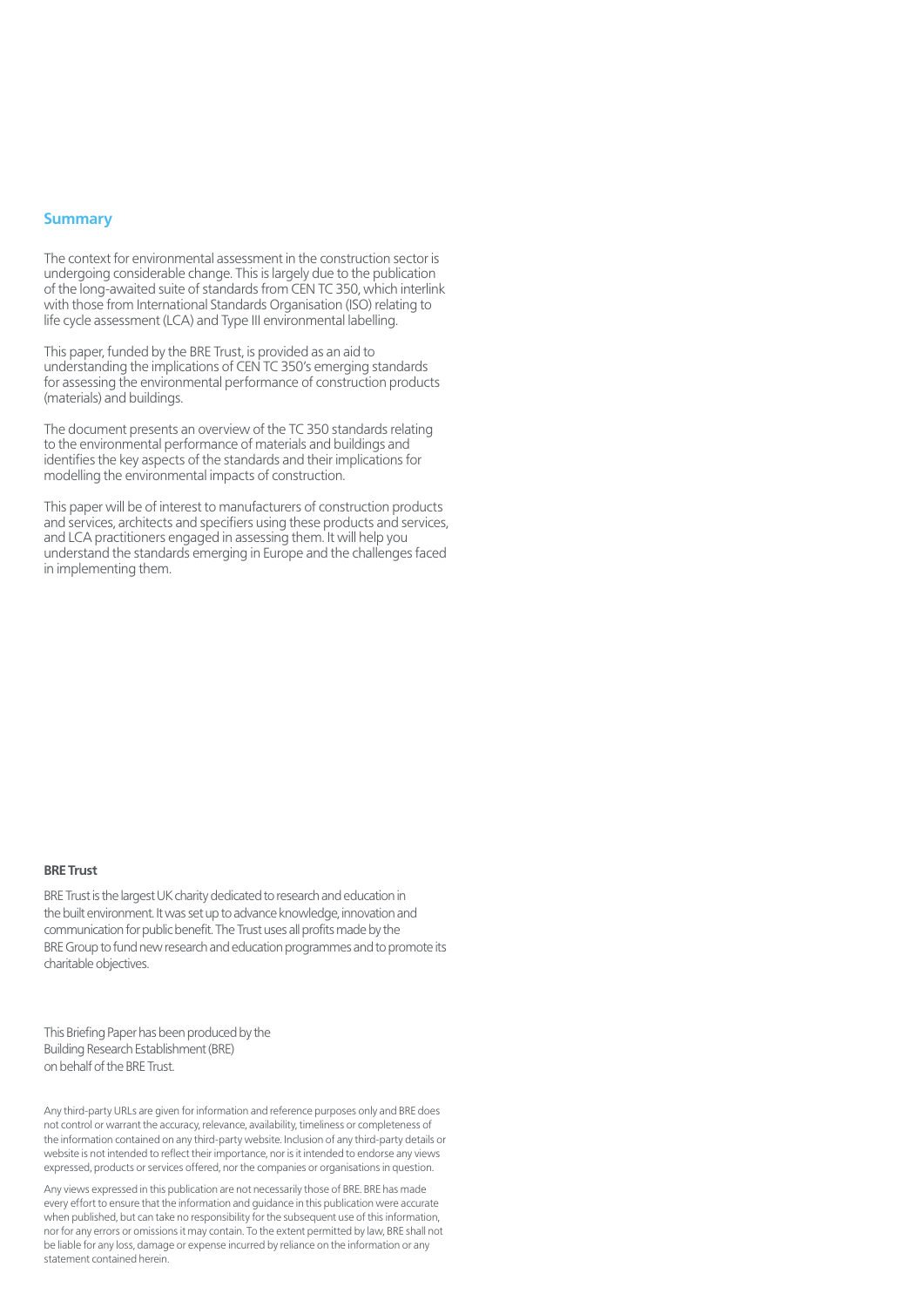## **Contents**

| 1              | Introduction to the standards                                                                        | 04 |
|----------------|------------------------------------------------------------------------------------------------------|----|
| $\overline{2}$ | Product-level (environmental) standards and reports                                                  | 05 |
| 3              | Building-level (environmental) and framework standards                                               | 06 |
| $\overline{A}$ | Overview of interactions between standards                                                           | 07 |
| 5              | Implications of European standards for assessing the<br>environmental sustainability of construction | 10 |
| 6              | Conclusion                                                                                           | 14 |
|                | Glossary                                                                                             | 14 |
|                | <b>References</b>                                                                                    | 15 |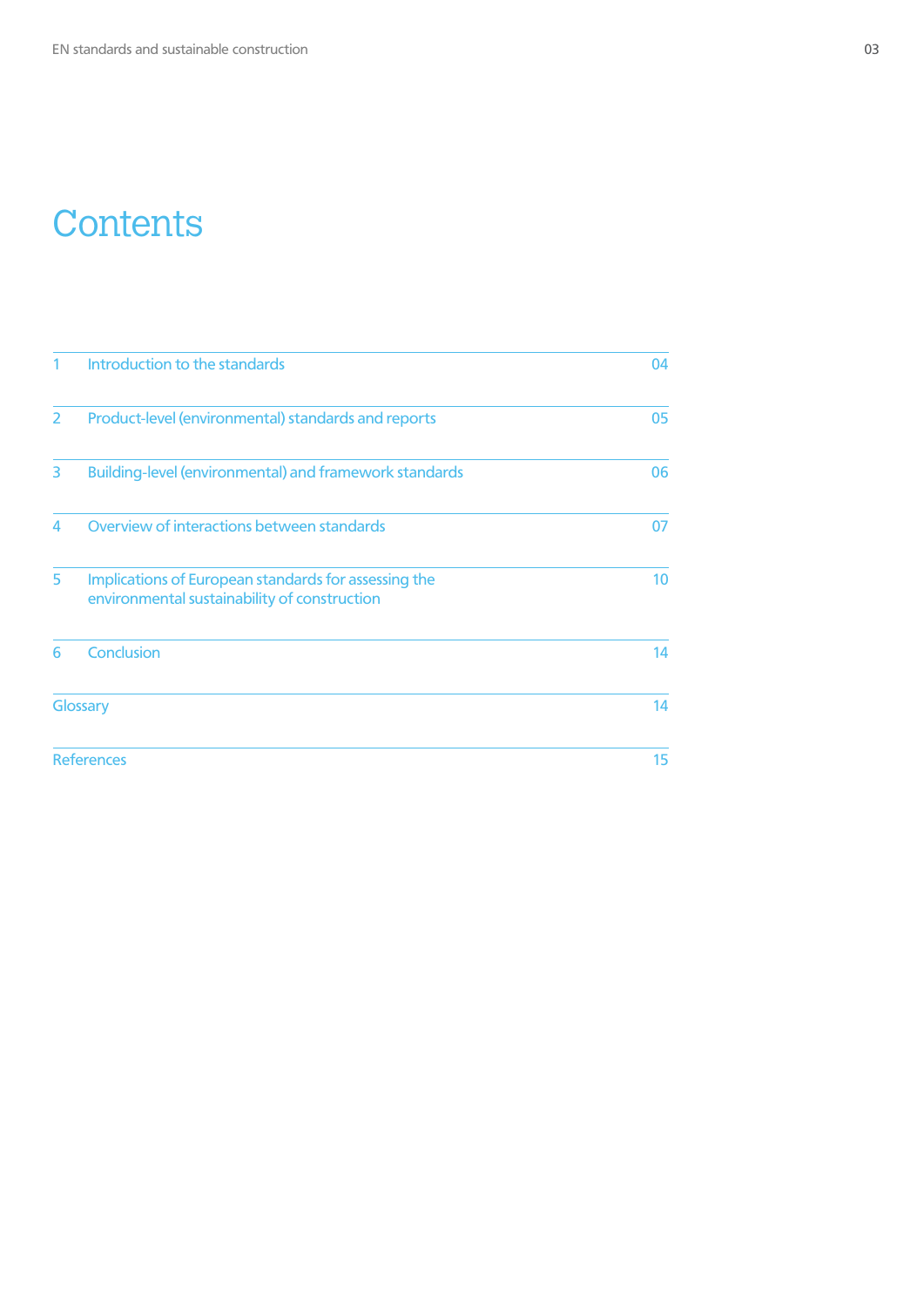### 1 Introduction to the standards

The European Committee for Standardisation (CEN) set up Technical Committee 350 "Sustainability of construction works" to be responsible for the development of a voluntary harmonized methodology for the assessment of the sustainability aspects of new and existing construction works and for standards for the environmental product declaration (EPD) of construction products.

The TC 350 environmental standards are intended to provide a harmonised approach to the measurement of embodied and operational environmental impacts and their aggregation (particularly for materials from construction product data EPD) into models for whole buildings across the entire lifecycle.

Under the TC 350 work mandate, a suite of standards has been, or is in the process of, being published. At the highest level is a standard that describes the means for the integration of all three sustainability aspects (EN 15643-1:2010).

To date, the greatest progress has been in the area of environmental impacts, since this is the area where knowledge and experience are most developed. These standards are the focus of this paper; they cover both the product-level and the building-level, with the product-level providing a means of support for the building-level.

The following sections of this paper outline the European standards at the product-level and then at the building level. The paper then goes on to explore the implications of these standards for the assessment of the environmental impacts of construction.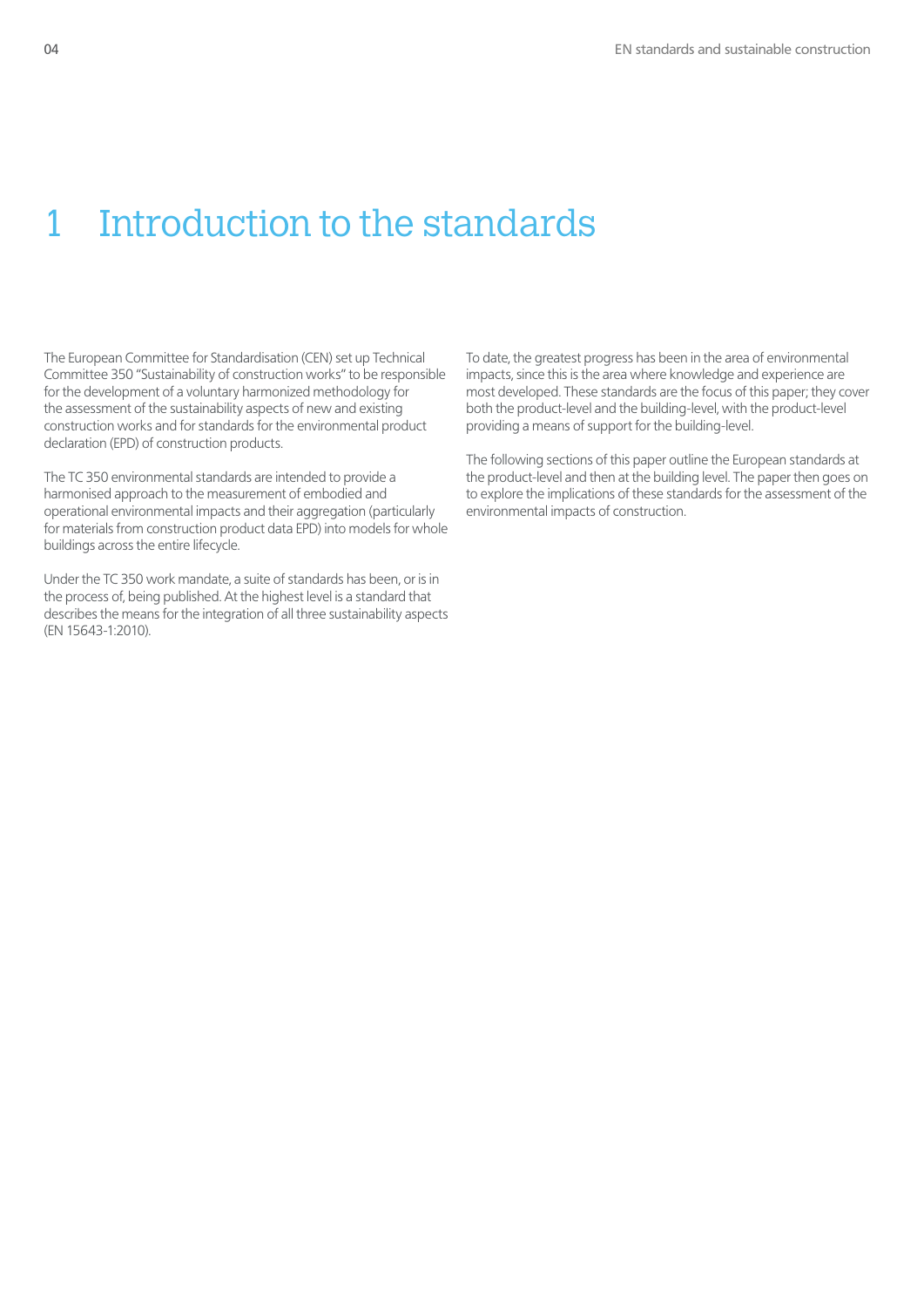### 2 Product-level (environmental) standards and reports

Under the environmental strand of the CEN TC 350 mandate, two standards and a technical report have been published at the product level and are summarised in Table 1.

The production and listing of EN 15804 compliant EPD is only possible within an EPD programme (scheme). BRE Global has established an EN 15804 EPD scheme with its PCR 'BRE Environmental Profiles 2013: Product Category Rules for Type III environmental product declaration of construction products to EN 15804:2012' applicable to all construction products.

Other EPD Programme Operators have PCR that comply with EN 15804 but make different choices from those of the BRE programme; for example the German EPD programme operated by the Institut Bauen

und Umwelt e.V. (IBU) allows the use of green tariffs whereas BRE's scheme does not, due to indications that, in the UK at least, they are unsuccessful in achieving the aim of providing increased amounts of renewable energy. This has considerable implications for the portability of EN 15804 compliant EPD and for their usage within building models and building-level assessment schemes.

A pan-European initiative between EPD Programme Operators called ECO Platform is endeavouring to work towards mutual recognition of EN 15804 EPD, and progress has so far been made in recognising the quality of the EPD via a consistent approach to verification rather than the automatic import of the numerical values contained within EPD.

#### **Table 1: CEN TC 350 Product Level (Environmental)**

| <b>Standard/Report</b>                                                                                                                                              | Scope                                                                                                                                                                                                                                                                                                                                                                                       |
|---------------------------------------------------------------------------------------------------------------------------------------------------------------------|---------------------------------------------------------------------------------------------------------------------------------------------------------------------------------------------------------------------------------------------------------------------------------------------------------------------------------------------------------------------------------------------|
| EN 15804:2012 Sustainability of construction<br>works<br>- Environmental product declarations<br>- Core rules for the product category of<br>construction products. | This standard provides core Product Category Rules (PCR) for all construction<br>products and services. It provides a structure to ensure that all Environmental Product<br>Declarations (EPD) of construction products, construction services and construction<br>processes are derived, verified and presented in a harmonised way.                                                       |
| CEN/TR 15941:2010 Sustainability of<br>construction works<br>- Environmental product declarations -<br>Methodology for selection and use of generic data            | This Technical Report supports the development of EPD. It assists in using generic<br>data according to the core product category rules (EN 15804) during the preparation<br>of EPD of construction products, processes and services in a consistent way, and also<br>in the application of generic data in the environmental performance assessment of<br>buildings according to EN 15978. |
| <b>EN 15942:2011 Sustainability of construction</b><br>works<br>- Environmental product declarations<br>- Communication format business-to-business.                | This standard specifies and describes the communication format for the information<br>defined in EN 15804 for business-to-business communication to ensure a common<br>understanding through consistent communication of information.                                                                                                                                                       |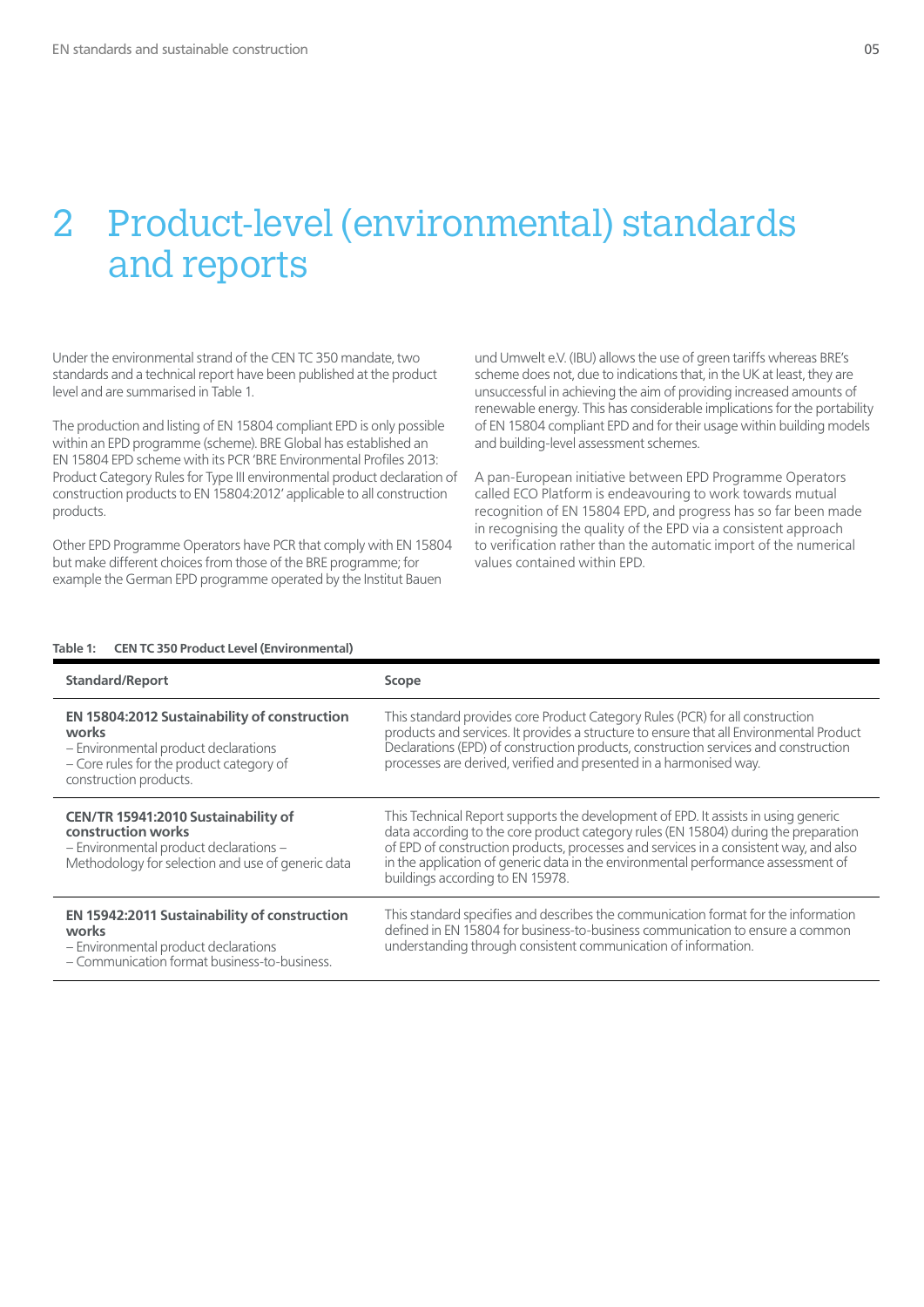## 3 Building-level (environmental) and framework standards

Under the environmental strand of the CEN TC 350 mandate, three standards have been published at the building level and these are summarised in Table 2.

**Table 2: CEN TC 350 Building Level (Environmental) and Framework Standards**

| <b>Standard</b>                                                                                                                                                 | Scope                                                                                                                                                                                                                                                                                                                                              |
|-----------------------------------------------------------------------------------------------------------------------------------------------------------------|----------------------------------------------------------------------------------------------------------------------------------------------------------------------------------------------------------------------------------------------------------------------------------------------------------------------------------------------------|
| EN 15643-1:2010 Sustainability of<br>construction works<br>- Sustainability assessment of buildings -<br>Part 1: General framework.                             | This standard provides the general framework for the assessment of buildings in terms<br>of environmental, social and economic performance. The framework applies to all types<br>of buildings over their entire life cycle. The standards developed under this framework do<br>prescribe levels, classes or benchmarks for measuring performance. |
| EN 15643-2:2011 Sustainability of<br>construction works<br>- Assessment of buildings - Part 2:<br>Framework for the assessment of<br>environmental performance. | This standard provides the specific principles and requirements for the assessment of<br>environmental performance of a building.                                                                                                                                                                                                                  |
| EN 15978:2011 Sustainability of<br>construction works<br>- Assessment of environmental performance<br>of buildings - Calculation method                         | This standard provides the calculation rules for the assessment of the environmental<br>performance of new and existing buildings.                                                                                                                                                                                                                 |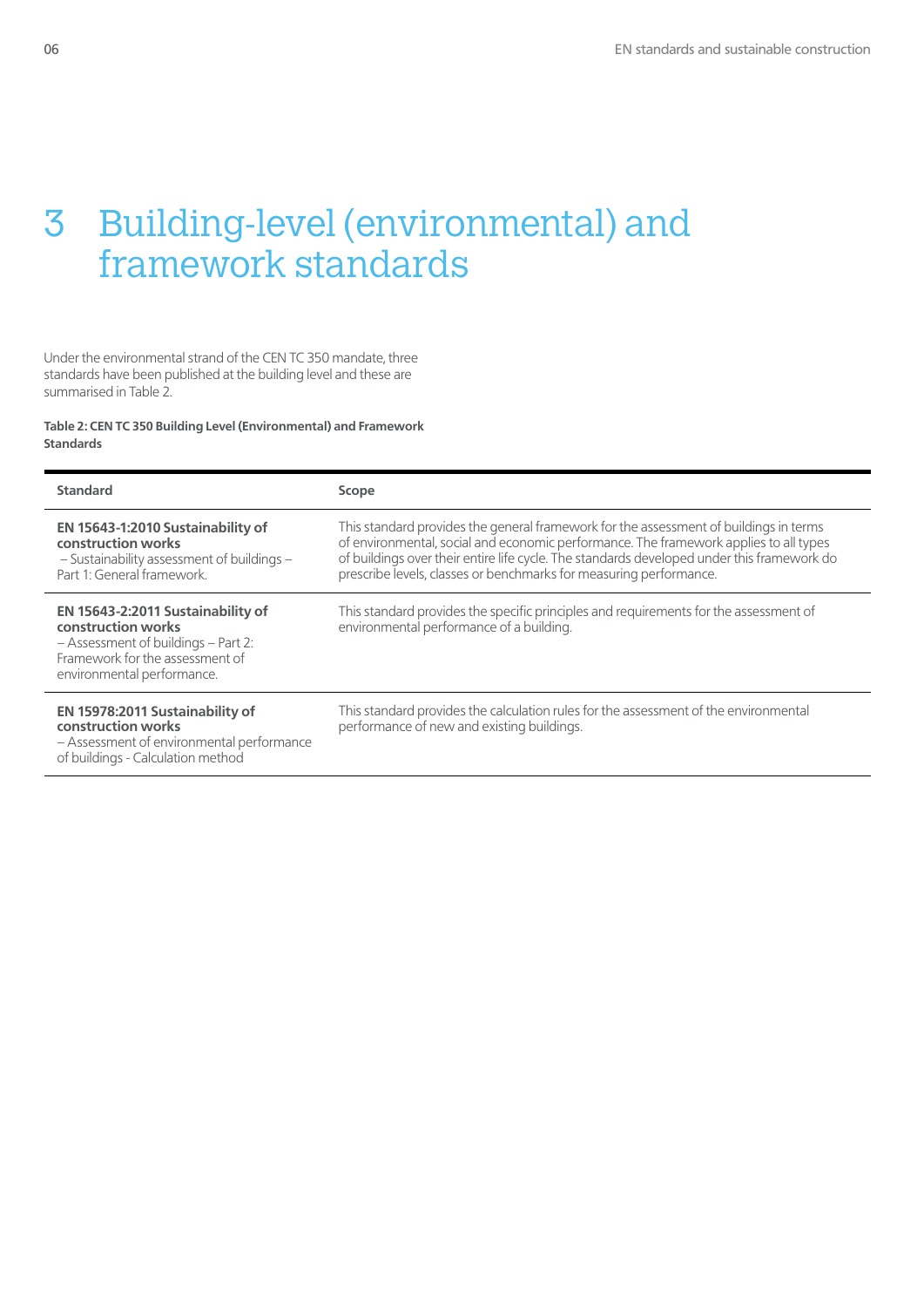### 4 Overview of interactions between standards

The complex interactions between the standards in Figure 1 (along with other key standards that feed into them) are illustrated in Figure 2.

The complicated network in Figure 1 highlights the need to be aware of a raft of standards to ensure that the implementation of the building-level and product-level standards is compliant with the underpinning standards. This is a considerable undertaking and investigation of the standards reveals that there are some areas where different interpretations are possible. This presents potential difficulties when seeking to model at the building-level, particularly with the aim of producing benchmarks. A further challenge to modelling at the building-level is the fragmentation between product-level data providers and building-level assessment schemes – it is crucial that both parties understand the needs of the others to ensure that data compatibility and the building-level modelling are as accurate as possible.



**Figure 1: Technical Committee 350 'Sustainability of construction works' standards**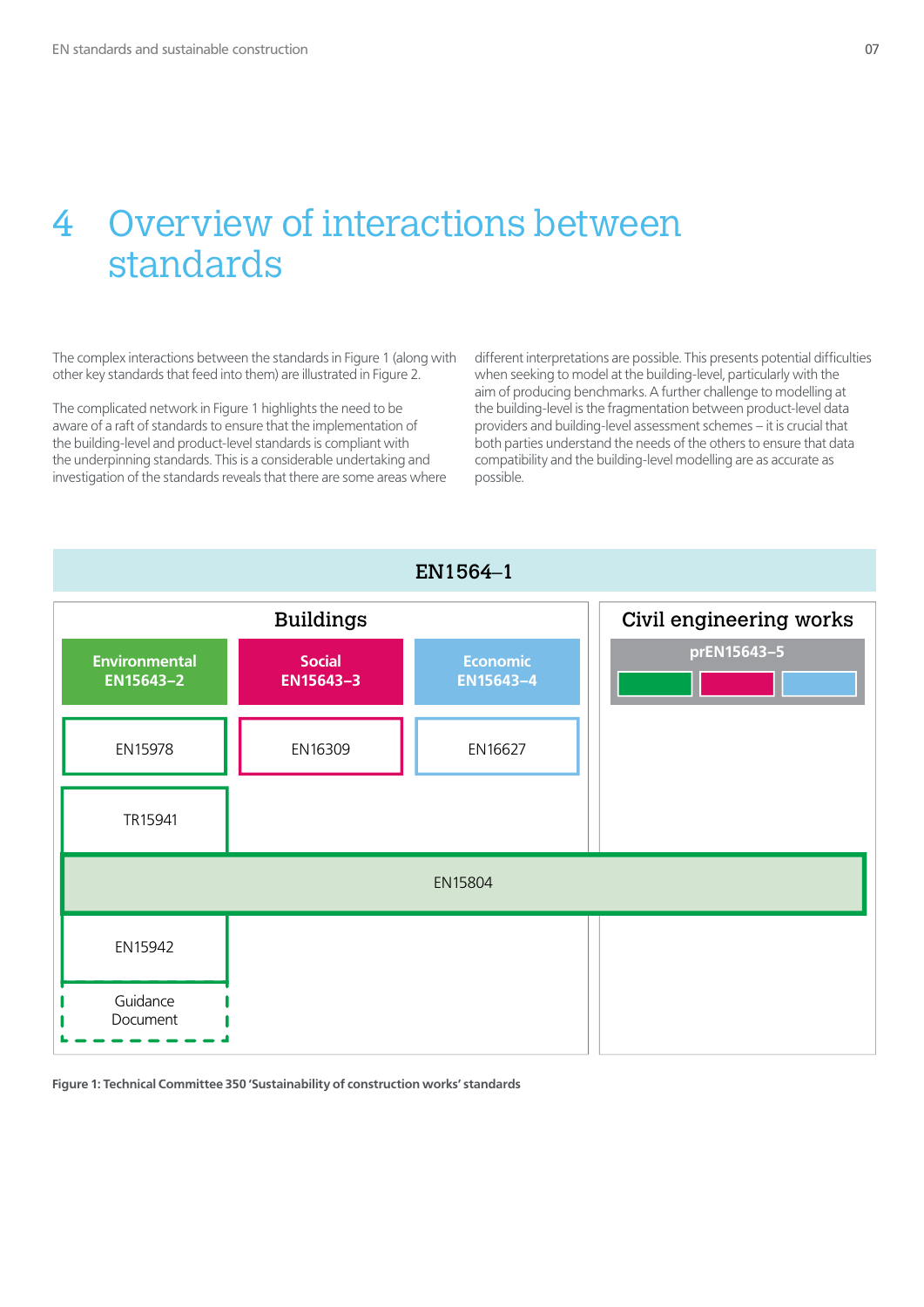

**Figure 2: Interactions between TC 350 environmental assessment EN and ISO standards**

The modular approach employed by both EN 15978 and EN 15804 is a useful means of building flexibility into the provision and use of data. The modules used are shown in Figure 3.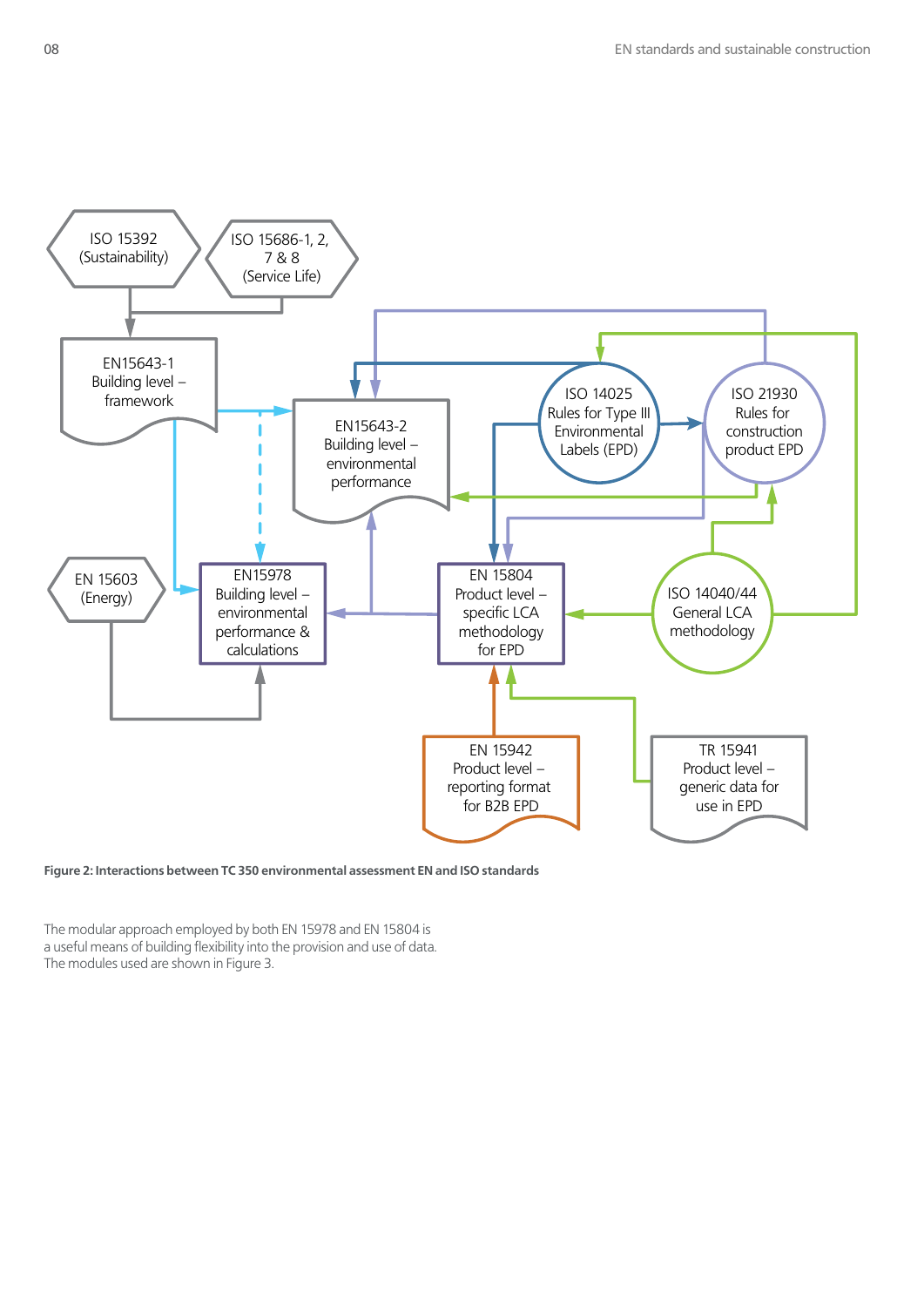|             |                                     |                     |                |               |            |                     | <b>Use stage</b> |                |                                   |             |               |                        |                       |                    |                |                  | п<br>п<br>п<br>л                                                       |                                                                                                                                                                                                                         |                                        |  |
|-------------|-------------------------------------|---------------------|----------------|---------------|------------|---------------------|------------------|----------------|-----------------------------------|-------------|---------------|------------------------|-----------------------|--------------------|----------------|------------------|------------------------------------------------------------------------|-------------------------------------------------------------------------------------------------------------------------------------------------------------------------------------------------------------------------|----------------------------------------|--|
|             | Life cycle<br>stages                |                     | <b>Product</b> |               |            | Construction        |                  |                | Related to the<br>building fabric |             |               | Related to the         | building operation    | <b>End-of-life</b> |                |                  | Benefits and loads<br>beyond the system<br>л<br>٠<br>п<br>л<br>J.<br>- |                                                                                                                                                                                                                         | boundary                               |  |
|             | Modules                             | A1                  | A2             | A3            | A4         | A <sub>5</sub>      | <b>B1</b>        | B <sub>2</sub> | B <sub>3</sub>                    | <b>B4</b>   | <b>B5</b>     | <b>B6</b>              | B7                    | C1                 | C <sub>2</sub> | C <sub>3</sub>   | C4                                                                     | J.<br>п<br>٠<br>п                                                                                                                                                                                                       | $\mathsf D$                            |  |
|             |                                     | Raw material supply | Transport      | Manufacturing | Transport  | Construction        | Use              | Maintenance    | Repair                            | Replacement | Refurbishment | Operational energy use | Operational water use | Demolition         | Transport      | Waste processing | Disposal                                                               | $\blacksquare$<br>$\blacksquare$<br>$\blacksquare$<br>п<br>п<br>п<br>п<br>п<br>$\blacksquare$<br>$\blacksquare$<br>$\blacksquare$<br>٠<br>$\mathbf{I}$<br>$\blacksquare$<br>J.<br>٠<br>J.<br>J.<br>$\blacksquare$<br>J. | Reuse/Recovery/<br>Recycling potential |  |
|             | Scenarios                           |                     |                |               |            |                     |                  |                |                                   |             |               |                        |                       |                    |                |                  |                                                                        |                                                                                                                                                                                                                         |                                        |  |
| Type of EPD | Cradle to<br>Gate                   | M                   | M              | M             |            | п<br>$\blacksquare$ |                  |                |                                   |             |               |                        |                       |                    |                |                  |                                                                        |                                                                                                                                                                                                                         |                                        |  |
|             | Cradle to<br>Gate with<br>option(s) | M                   | M              | M             | $\bigcirc$ | $\bigcirc$          | $\circ$          | $\circ$        | $\circ$                           | $\circ$     | $\circ$       | $\bigcirc$             | $\overline{O}$        | $\bigcirc$         | $\bigcirc$     | $\bigcirc$       | $\bigcirc$                                                             | ٠<br>$\blacksquare$<br>J.<br>J.<br>$\blacksquare$<br>п<br>٠                                                                                                                                                             | $\bigcirc$                             |  |
|             | Cradle to<br>Grave                  | M                   | M              | M             | M          | M                   | M                | M              | M                                 | M           | M             | M                      | M                     | M                  | M              | M                | M                                                                      | $\blacksquare$<br>$\blacksquare$<br>٠<br>J.                                                                                                                                                                             | $\bigcirc$                             |  |

**Figure 3: Mandatory and optional elements and information modules for construction products, adapted from EN 15804:2012.**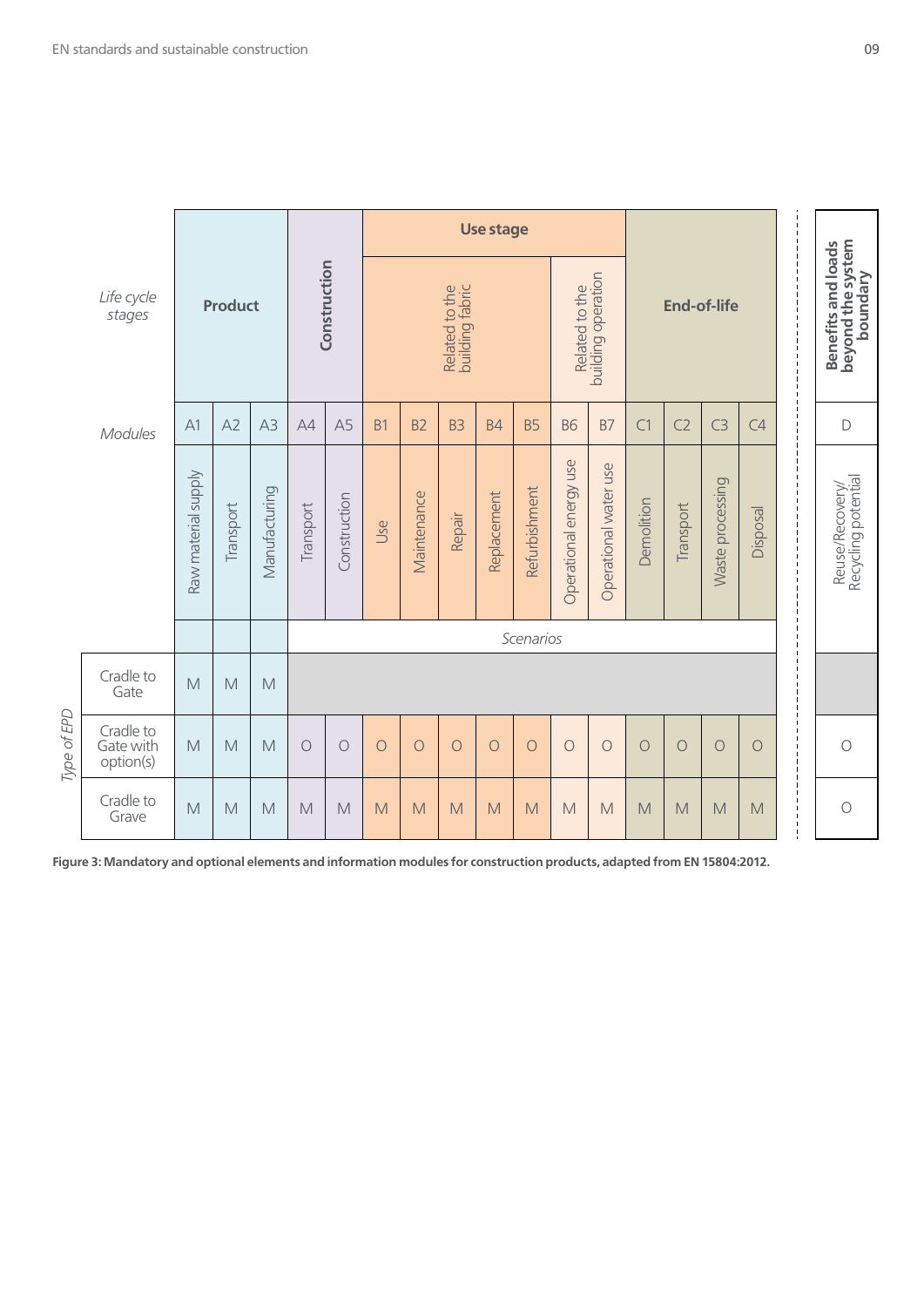### 5 Implications of European standards for assessing the environmental sustainability of construction.

As outlined earlier, EN 15804:2012 describes the methodology for producing EPD at the product-level while EN 15978:2011 describes the assessment of environmental performance at the building-level. There must, therefore, be consideration given to the building level when working at the product-level. This is because any scenario choices that are made during the assessment at the product-level have implications for when this information is taken forward for the assessment at the building-level.

This interdependency is demonstrated by the information provided in Table 4, which lists the life cycle stages described by 15804:2012 and 15978:2011 and shows whether the results for a stage are dictated at the product-level or at the building-level or, in the case of future use scenarios, by both. For example, it is the product that dictates the environmental impacts of A1 to A3 and the product's end of life disposal, but it is the building that will influence the environmental consequences of stages A4 to C3.

#### **Table 3: Life Cycle Stages and their Relationship to the Product and Building Contexts**

| <b>Life Cycle Stage</b>                          |                |                                          | Influenced by  |                 |  |  |
|--------------------------------------------------|----------------|------------------------------------------|----------------|-----------------|--|--|
| Life cycle stage (module)                        |                | <b>Description</b>                       | <b>Product</b> | <b>Building</b> |  |  |
| Product stage                                    | A1             | Raw material supply                      | $\checkmark$   |                 |  |  |
|                                                  | A <sub>2</sub> | Transport of the materials               | $\checkmark$   |                 |  |  |
|                                                  | A3             | Manufacturing                            | $\checkmark$   |                 |  |  |
| Construction stage                               | A4             | Transport to construction site           |                | $\checkmark$    |  |  |
|                                                  | A <sub>5</sub> | Construction, Installation               |                | $\checkmark$    |  |  |
| Use stage                                        | B1             | Use                                      |                | $\checkmark$    |  |  |
|                                                  | B <sub>2</sub> | Maintenance                              |                | ✓               |  |  |
|                                                  | B3             | Repair                                   |                | ✓               |  |  |
|                                                  | B4             | Replacement                              |                | $\checkmark$    |  |  |
|                                                  | B5             | Refurbishment                            |                | $\checkmark$    |  |  |
|                                                  | <b>B6</b>      | Operational energy                       |                | $\checkmark$    |  |  |
|                                                  | <b>B7</b>      | Operational water                        |                | $\checkmark$    |  |  |
| End of Life stage                                | C1             | Deconstruction, demolition               |                | $\checkmark$    |  |  |
|                                                  | C2             | Transport of wastes/ demolition material |                | $\checkmark$    |  |  |
|                                                  | C3             | Waste processing                         |                | ✓               |  |  |
|                                                  | C4             | Disposal                                 | $\checkmark$   |                 |  |  |
| Benefits and loads beyond the<br>system boundary | D              | Reuse, recovery, recycling               | $\checkmark$   | ✓               |  |  |

The key areas of influence are:

- 1. System Boundary
- 2. Scenarios/Models
- 3. Quantities (net and gross)
- 4. Data Quality
- 5. Cut off Rules (criteria for exclusion of inputs and outputs)
- 6. Environmental Indicators
- 7. Allocation
- 8. Reporting
- 9. Service Life
- 10. Infrastructure
- 11. Comparability of EPD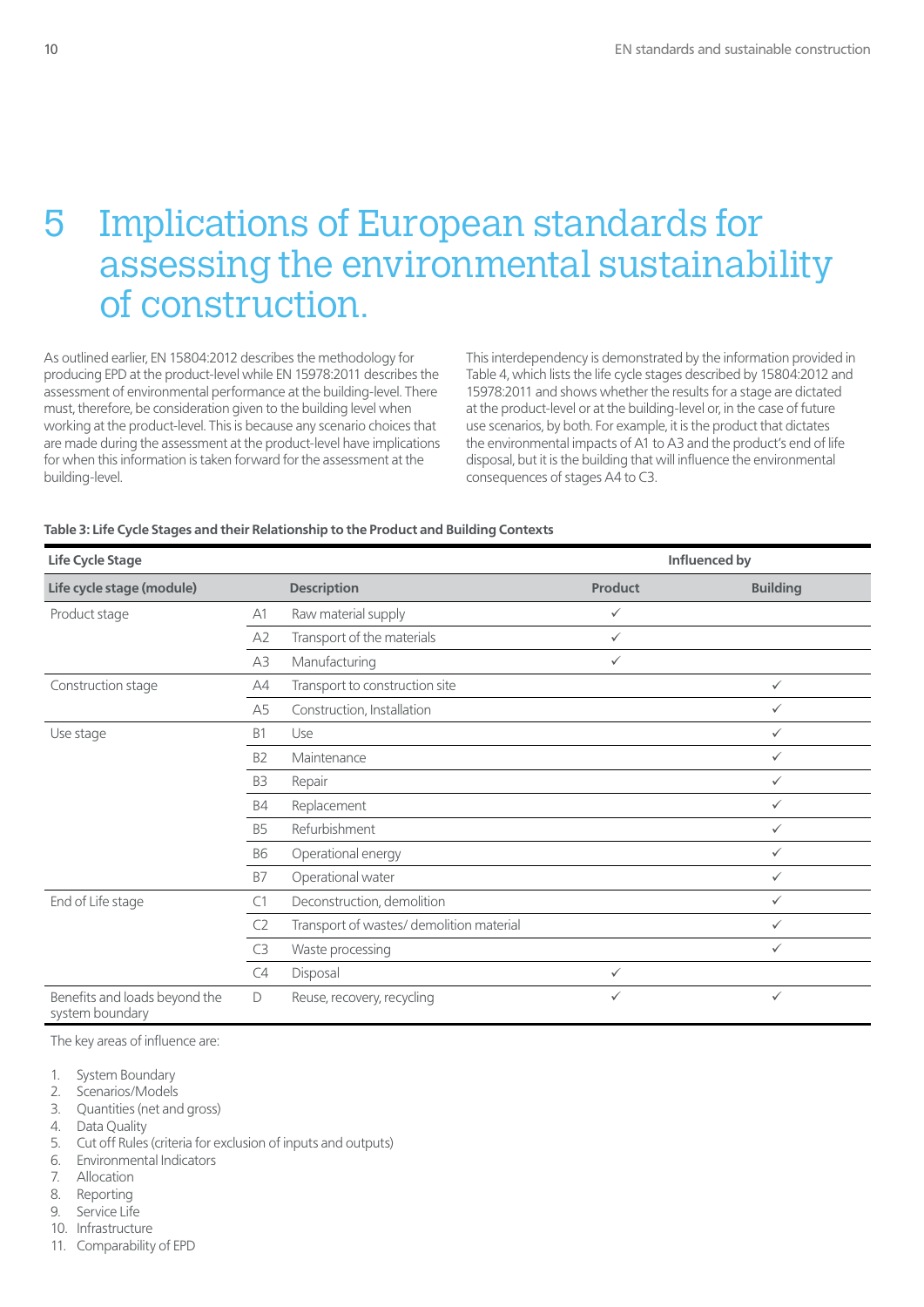A comparison of the standards found that there are many areas where the approach was not quite the same across all standards. The majority were similar to each other, but there were some instances of potential conflict and many more of potential differences in interpretation. These will only truly be revealed once a large body of EPD from different schemes become available and are applied to the assessment of the impacts of buildings.

The concept of TC 350 is to provide data for modelling at the building level. The data can be derived from a range of sources including, but not restricted to, EN 15804 EPD (hence the modular approach of EN 15804). This implies a patchwork of datasets can be assembled to provide a building model as long as the criteria for EPD comparability are met. These criteria are set out in EN 15804 and ISO 14025 and presented below:

#### **EN 15804, clause 5.3 Comparability of EPD for construction products**

In this clause, the contribution of construction products to the environmental performance of the building defines the basis of the comparison of the EPD of such products. In other words, according to EN 15804 this comparison is essentially based on the use of the products in the building and therefore requires the consideration of the complete life cycle of the products (cradle to grave).

Comparisons are also possible 'at the sub-building level, e.g. for assembled systems, components, products for one or more life cycle stages'. Clause 5.3 of EN 15804 lists conditions for this, along with the proviso that the information used is transparent to ensure that the limitations of this comparability are taken into account. There are requirements for further investigation in situations where the EPD does not cover all life cycle stages or where assumptions used in the underlying scenarios are not applicable in or appropriate to the particular building context.

#### **ISO 14025, clause 5.6 Comparability**

According to this clause, EPD are intended to allow the comparison of the environmental performance of construction products on the basis of their life cycle using transparent information. The transparency ensures that whomever is making such comparison is aware and understands the inherent limitations which are detailed in a separate clause of the standard (clause 6.7.2) described below. Examples of such limited comparability are EPD based on LCA studies not covering all life cycle stages or that have been derived using different PCR documents.

#### **ISO 14025, clause 6.7.2 Requirements for comparability**

This clause in ISO 14025 elaborates further the specific requirements for comparability. These include requirements that the product category definition and descriptions are identical; the functional unit used in the product LCA are identical and other aspects of the goal and scope of the study are equivalent; the use of equivalent methods of data collection and identical calculation procedures; the use of identical rules for and selection of impact categories, etc.

In all there are 11 specific aspects itemised, as well as requirements on the omission of life cycle stages only if the environmental impacts of these stages are insignificant or that the data of the stages are identical within the boundaries of data uncertainty.

It is extremely difficult to achieve all the requirements in this list in clause 6.72 of ISO 14025 or in the criteria as described by both EN 15804 and ISO 14025. This means that it is virtually impossible to create a database of construction products that can be said to be comparable according to the standards. This has considerable implications for the assessment of buildings from EPD data.

However, exhaustive though the comparability requirements in the standards are, there are no requirements around the source of the datasets underpinning the EPD. After examining two building models that were each assessed twice, using two different commercial databases, the conclusion was that database choice will strongly affect the results obtained and, consequently, any decisions based on them.

A further issue to consider is the volume of data and its potential usefulness in modelling at the building level. The modular approach described in Product-level standards shows that, for a cradle-to-grave EPD, there could be 17 life cycle stages reported for each of the 24 parameters (or 25 parameters for BRE's PCR where High Level Nuclear waste is reported separately as well as being included in the total nuclear waste – High Level Nuclear waste accounts for a small proportion of the nuclear waste but nearly all of the problem). This means that a total of 408 values could be contained in the EPD (425 for EPD based on BRE's PCR). This total could be even higher if several Module D scenarios are presented and C4 Disposal modelled as both 100% to landfill and 100% to incineration.

When using EPD to select the product with the lowest environmental impacts, the question then is: How feasible is it to compare over 400 numbers with each other, even for just two EPD? Even for this simplest case, it is also necessary to consider two further questions: How likely is it that all values will be bigger in one EPD than in the other, so that the choice will be clear? and How likely is it that the EPD will achieve all the comparability requirements of ISO 14025, which doesn't even consider database choice?

Achieving comparability between EPD at the product level is, therefore, very difficult, but it is extremely important if comparability at the building level is to be achieved.

The TC 350 standards place the emphasis on comparative assessment at the building level requiring 'functional equivalent'<sup>1</sup> specifications, as set out in the Introduction to EN 15643-1, and echoed in EN 15643-2, EN 15978 and EN 15804:

<sup>1</sup> Functional equivalent: quantified functional requirements and/or technical requirements for a building or an assembled system (part of works) for use as a basis for comparison. EN15978:2011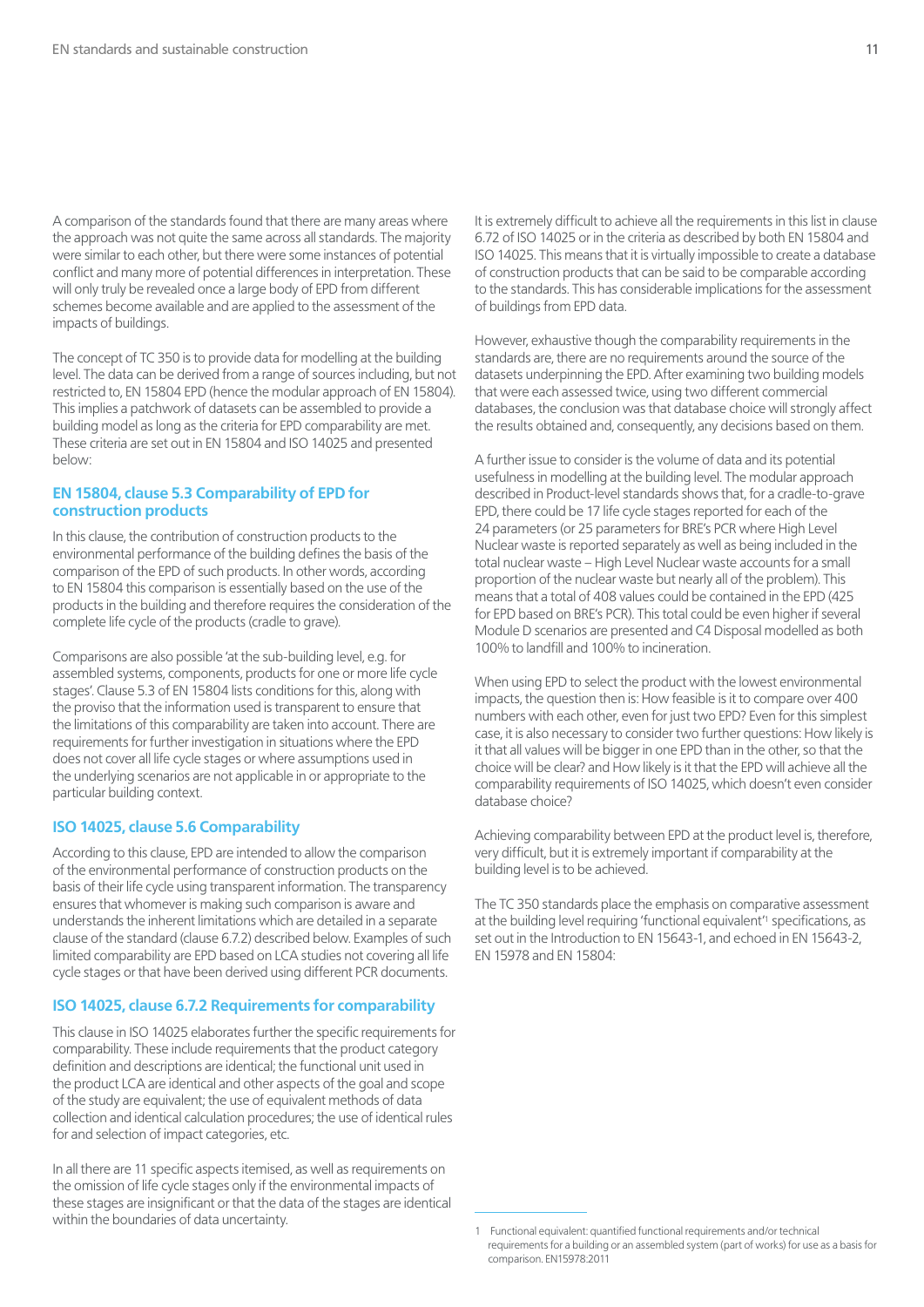#### **EN 15643-1: Introduction**

In carrying out assessments, scenarios and a functional equivalent are determined at the building level.

Assessment at the building level means that the descriptive model of the building with the major technical and functional requirements has been defined in the client's brief or in the regulations as illustrated in Figure 1. Assessments can be undertaken for the whole building, for parts of the building which can be used separately or for elements of the building. Although the evaluation of technical and functional performance is beyond the scope of this series of standards, the technical and functional characteristics are considered within this framework by reference to the functional equivalent. The functional equivalent takes into account the technical and functional requirements and forms the basis for comparisons of the results of the assessment.

Any particular demands for, or related to, the environmental, social and economic performance defined in the client's brief or in the regulations, may be declared and communicated.

It is, therefore, imperative that any comparisons of performance must be based on buildings that have the same technical properties. While functional requirements can be presented in terms such as 'support the primary education of 450 pupils', the technical performance requirements in the UK will have to satisfy as a minimum the relevant levels embedded within the Building Regulations/Standards and supported by the sets of Approved Documents/Technical Handbooks. For example: Approved Document Part L (conservation of fuel and power) sets CO<sub>2</sub> targets for the building (as kg  $CO<sub>2</sub>/(m<sup>2</sup>$  year), but also requires that the performance of the building fabric and the fixed building services achieve reasonable overall standards of energy efficiency. The aim of Part L is to place limits on design flexibility to discourage inappropriate trade-offs by practices such as using low levels of insulation and offsetting this with renewable energy systems of unknown service life.

There are many factors that can influence the accuracy of modelling at the building level. These include the following potential sources of error:

- a) in the data itself
- b) in rounding the data once analysed<sup>2</sup>
- c) in calculating masses required to assess a whole building  $+$ wastage rates + wastage routes.

The TC 350 standards provide a useful framework for the measurement of the environmental impact of specific buildings; what they do not do is provide a means of applying that measurement to a comparative system that enables judgements to be made on how the performance of buildings compares to that of generics (i.e. benchmarks).

To be able to compare buildings and reward performance appropriately, therefore, requires considerable work to establish the basis of comparison, and what levels of differentiation are possible and worth rewarding. The essence of the TC 350 standards is to measure everything and compare on the basis of functional equivalence.

However, for BREEAM (BRE's environmental assessment method for buildings), it is worth considering whether it would be more useful to carry out an initial set of assessments that do measure everything but then to focus on the important aspects where significant improvements can be made. For example, a project funded by the BRE Trust has shown that a building's fixed services can cause almost as much environmental impact as the building's fabric, but there are very few options available for selecting the most sustainable services for a building. Building-level assessment schemes need to include tools to assist this.

If building-level assessment schemes wish to influence design (rather than measure the results of a finished design), then it is important that the design process is clearly understood and the approach developed, including supporting tools, reflects the needs and abilities of the scheme's users.

Meeting the requirements of the suite of TC 350 standards will be difficult: the standards seem to be aimed at measurement of the environmental impacts occurring at a specific site where many of the necessary criteria are already known, e.g. the curtilage and any arising infrastructure within it, the foundations needed, the climatic conditions, and the technical requirements for the building.

If a building-level scheme wishes to assess how well a development performs against preset levels, then the key implication of the TC 350 standards is that energy, water and materials will need to be drawn together into an integrated whole that is modelled at the complete building level. The determination of how to set the different performance levels required to achieve specific credits will, therefore, necessitate the production of a sophisticated set of benchmark buildings. A further challenge is that the tools to support the assessment of individual developments will need to reflect the abilities of the users along with the status of LCA knowledge and data in the region where the scheme is operating.

Achieving suitable benchmarks when considering the main life cycle (stages A, B and C3) is challenging but attainable. Module D (Reuse/ Recovery/Recycling potential), however, presents a perplexing issue: it is scenario-based and the scenario should be according to the most probable and technically viable option, but it is inherently beyond the boundary of the system considered; the standards are explicit that Module D is separate from A to C and cannot be directly combined with them. There are many complications associated with assessing it at the whole building level and converting this into meaningful comparative performance measures. For example, for a highly recycled material such as a metal, if 1 kg of the original product contains 0.2 kg of recycled material and 0.8 kg of virgin material and the 'product' leaving the system is 0.95 kg of material that can go back into the originating system, this would mean that the 'exit product' could replace both the 0.2 kg or recycled material and 0.75 kg of the virgin material so that only 0.05 kg of virgin material would be required. The Module D declaration would be for the consequences of providing the 0.95 kg of the 'exit product' and avoiding the manufacture of 0.75 kg of virgin material.

<sup>2</sup> EN15942:2011, clause 6 Requirements for EPD communication format, 'numerical reporting of no more than three significant figures shall be applied'. Reporting 3 significant figures at EPD level has implications for error at building level but these are likely to be small (calculations using such data indicate less than ±0.5% on the final rounded result).

<sup>3</sup> EN15978:2011, clause 12.6 Communication of assessment results, states 'within each of the building life cycle stages … the results per indicator may be summed provided that values for the indicator are determined for each module within that stage'.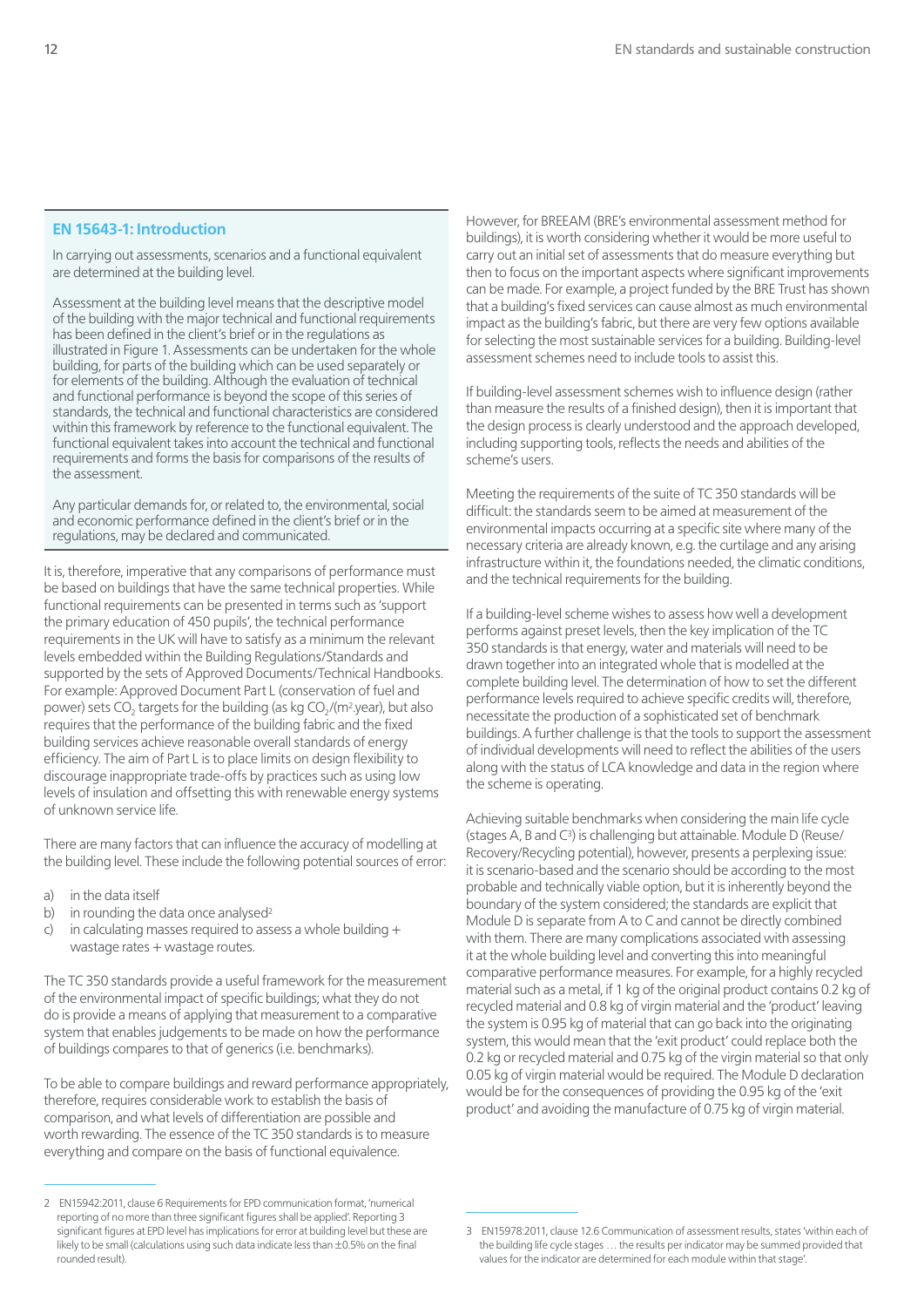A visual representation of this example is given in Figure 4 below.



#### **Figure 4: Diagram of example Module D scenario**

The main problem with this approach is that it does not address the issue of time passing. This has two important implications: a) if the building has a life of 60 years then the original material production system operated 60 years ago and is not likely to have remained the same; b) the amount of material available for recycling is likely to change. A further issue is that, in considering only 1 kg, the approach does not address the relative sizes of the originating system and the building system: the metal production system will be much larger than the construction system and the producing system is likely to be operating at the highest level of recycled content that represents a balance of availability and technical properties.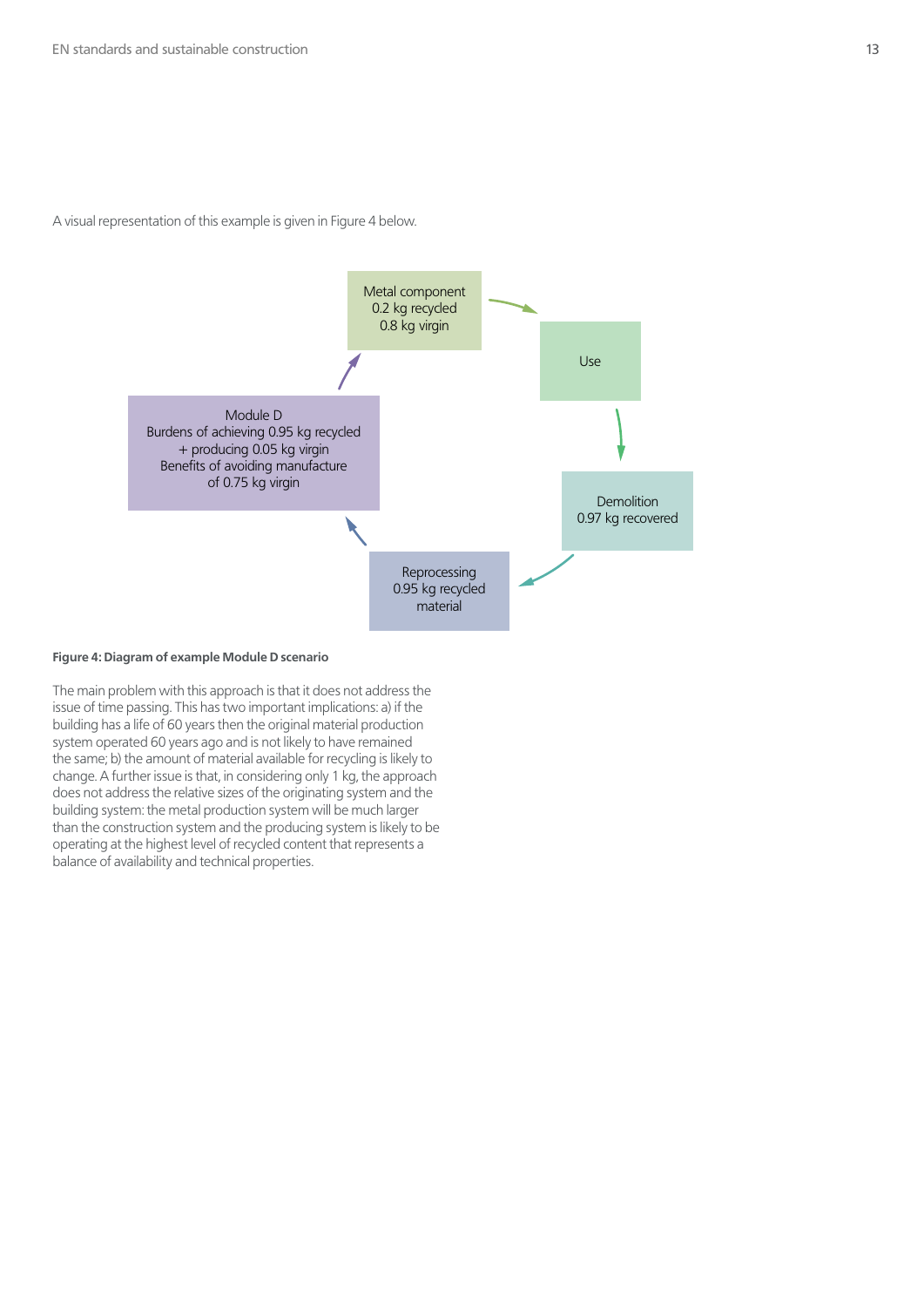### 6 Conclusion

In conclusion, whereas the TC 350 suite of standards are aimed at producing detailed measurement of the environmental performance of a product, service or building; they are not well set up to provide a mechanism for applying that information. However, the building level standard (EN 15978) does allow for a selective approach in the communication of results. This indicates it is possible for a building-level scheme to work with a reduced set of parameters and sum data within the main lifecycle stages.

### **Glossary**

**Building product/Construction product:** Goods or services used during the life cycle of a building or other construction works.

**Environmental impact category:** environmental impact issue being examined, e.g. Global Warming, being measured by global warming potential (GWP), and Ozone Depletion being measured by the depletion potential of the stratospheric ozone layer (ODP).

**Inventory data:** table of amounts of resources used, and products and emissions produced to achieve the product or function being studied.

**Life cycle:** consecutive and interlinked stages of a product from raw material acquisition or generation of natural resources to the final disposal.

**Life cycle assessment (LCA):** compilation and evaluation of the inputs, outputs and the potential environmental impacts of a product throughout its life cycle.

**Life cycle inventory (LCI):** conversion of process inputs and outputs into environmental burdens contributing to the environmental impact categories being assessed.

Life cycle impact assessment (LCIA): phase of life cycle assessment aimed at understanding and evaluating the magnitude and significance of the potential environmental impacts for a product system throughout the life cycle of the product. LCIA attributes the LCI results to all relevant environmental impact categories.

**Product category:** group of products that can fulfil equivalent functions.

**Product category rules (PCR):** set of specific rules, requirements and guidelines for developing Type III environmental declarations for one or more product categories. This BRE PCR applies to the product category 'construction products'.

**System boundary:** describes what is being assessed within the life cycle of the system studied. The boundaries must address the geographical area and time horizon considered as well as covering the boundaries between: the technological system and nature; production of the product and production of capital equipment, and the life cycle of the product studied and related life cycles of other products.

**Type III environmental declaration:** (Environmental product declaration, EPD) – a third party verified report providing quantified environmental data (impacts) using predetermined parameters and, where relevant, additional environmental information for the product being studied.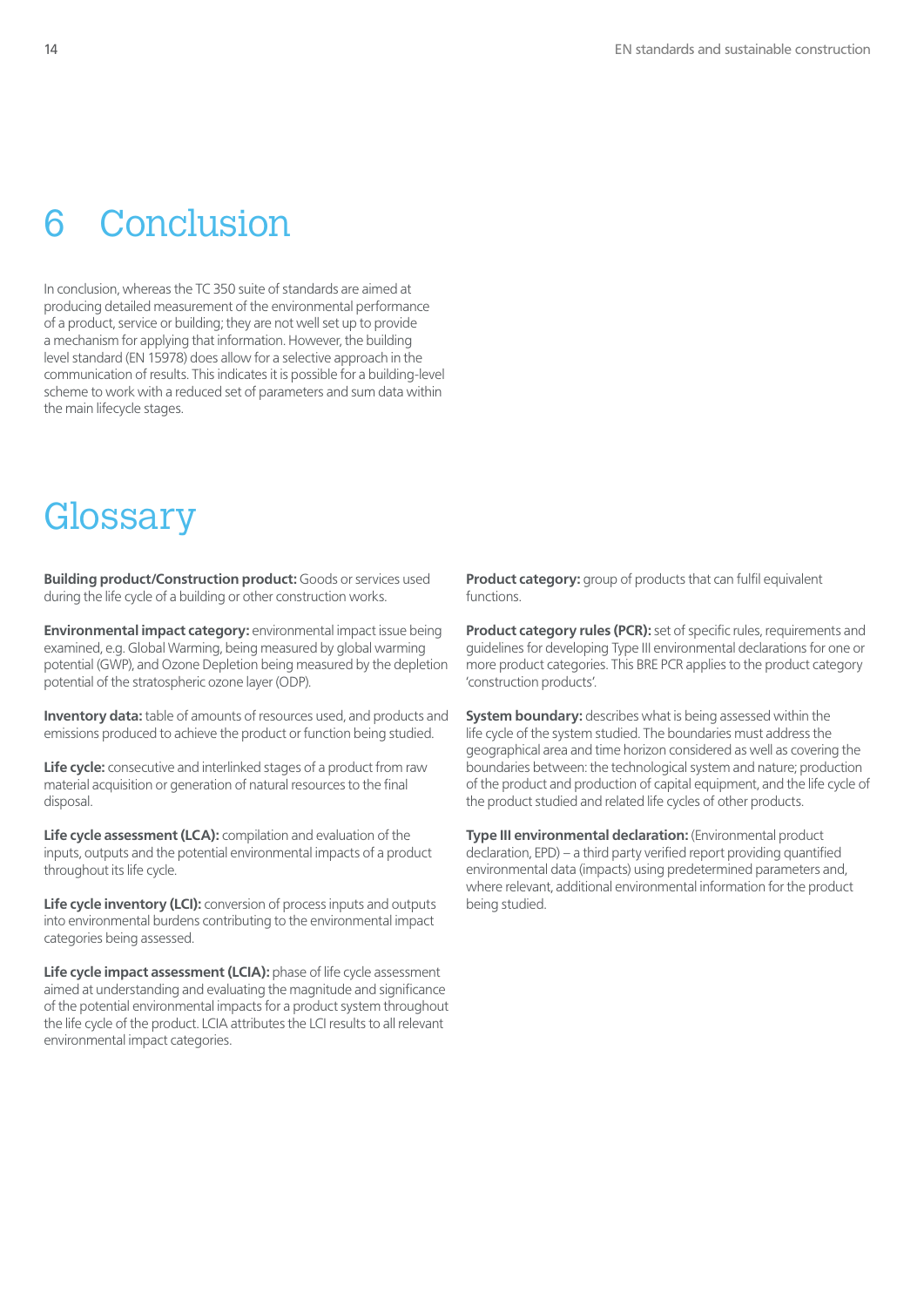### References

EN 15804:2012, Sustainability of construction works – Environmental product declarations – Core rules for the product category of construction products.

EN 15643-1:2010, Sustainability of construction works – Sustainability assessment of buildings – Part 1: General framework

EN 15643-2:2011, Sustainability of construction works – Assessment of buildings – Part 2: Framework for the assessment of environmental performance

EN 15978:2011, Sustainability of construction works – Assessment of environmental performance of buildings – Calculation method

CEN/TR 15941:2010, Sustainability of construction works – Environmental product declarations – Methodology for selection and use of generic data

EN 15942:2011, Sustainability of construction works – Environmental product declarations – Communication formats: business to business.

EN ISO 14044:2006, Environmental management — Life cycle assessment — Requirements and guidelines